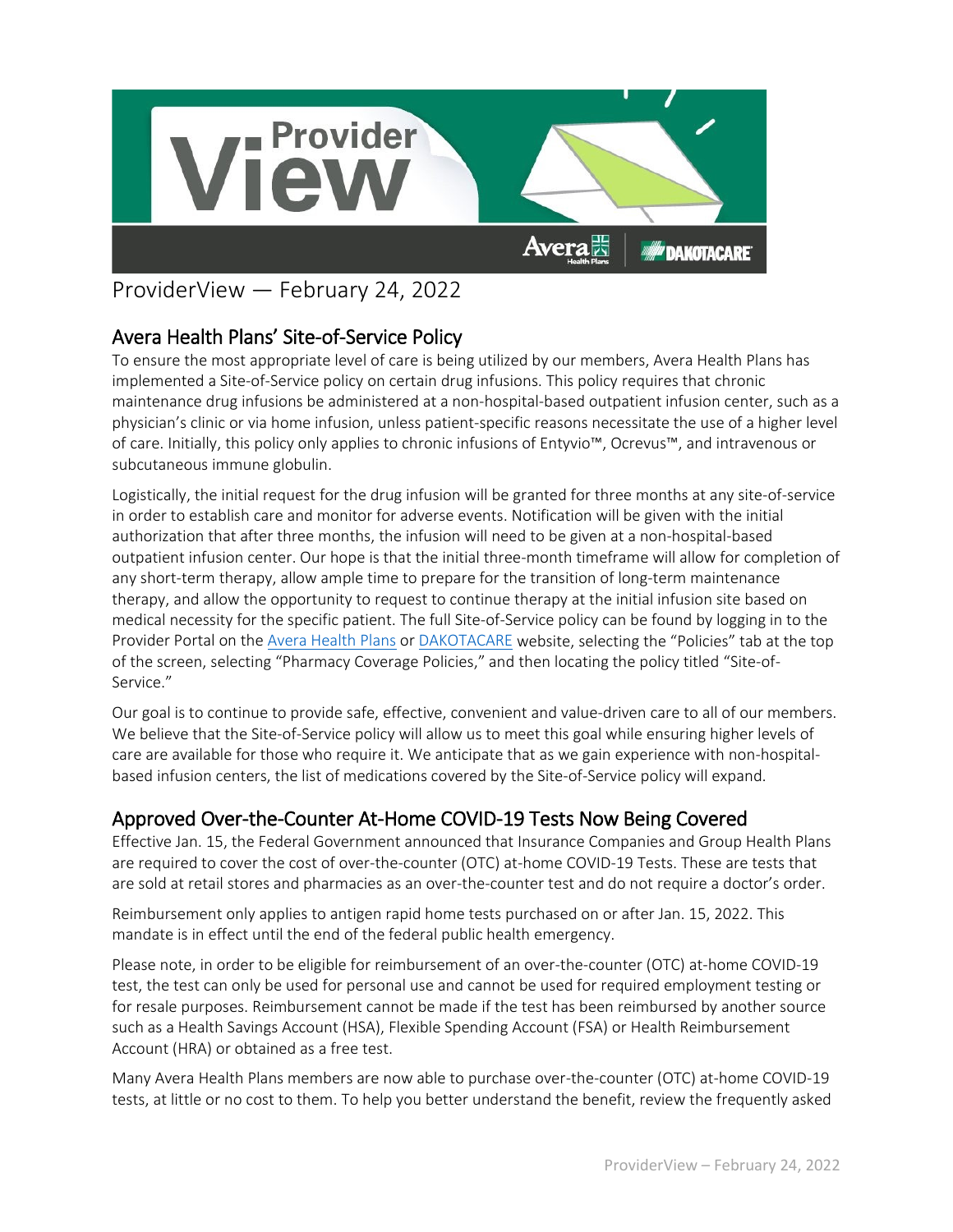questions (FAQs) [on our website](https://www.averahealthplans.com/insurance/covid-19-health-insurance-information/) OR the [FAQ from the Centers for Medicare & Medicaid Services.](https://www.cms.gov/how-to-get-your-at-home-OTC-COVID-19-test-for-free) Members and patients can also visit [Avera.org/COVID19](https://avera.org/COVID19/) to find free tests in their areas.

## Preauthorization Information at Your Fingertips Online

Preauthorization details are conveniently maintained online in our portal and accessible without the need for a secure account. All you need is access to the internet and the group number from the member's ID card.

Simply add the following link to your favorites for immediate access to all of the preauthorization requirements on any of our members:<https://www.averahealthplans.com/insurance/preauthorization/>

### Pharmacy Pearls for Prescribers: Methods of Monitoring for Diabetes

*Please forward to prescribers within your facility.*

Avera Health has outlined methods of monitoring for diabetes in addition to FAQs regarding insurance coverage. The use of a continuous glucose monitor (CGM) system has proven clinical benefits with increased time in range and decreased hypoglycemia; however, the decision of which method of monitoring is best will vary based upon the patient, medications being used and cost.

#### Below are some key takeaways:

- **IF** In general, a CGM may be preferred for those with insurance coverage and on an insulin regimen; whereas, a glucometer and test strips may be selected in other situations.
- **CGM** has demonstrated improved clinical outcomes when compared to finger-stick glucose readings. A recent study demonstrated at the end of an 8-month timeframe that 63% of patients using CGM to guide basal insulin adjustments had an A1C < 8.0% compared to only 39% of patients using a glucometer, a relative increase of 62%.
- **Insurance coverage for CGMs are typically more restrictive than for glucometers. Coverage also** varies by state. Most commercial payers will offer coverage of CGMs for patients with type 1 diabetes and many will cover for those with type 2 diabetes using multiple daily administrations of insulin.
- Glucometers and related supplies are generally covered for all patients who need them with the challenge being to choose the formulary or preferred system for each insurance. The challenge of choosing the correct system can be minimized by sending scripts for general/universal items.

#### **The following link contains more information on this topic:** *[Methods of Monitoring for Diabetes](https://s.bl-1.com/h/dp0NyKox?url=https://www.avera.org/app/files/public/81971/pharm-pearls_methods-of-monitoring-diabetes.pdf)*

# Avera's 'Moving Health Forward' Campaign

Avera is launching an overarching branding campaign with the theme of Moving Health Forward. This campaign is the first of its kind for Avera, as it ties Avera Medical Group and Avera Insurance Division together as industry leaders within the five-state region.

By investing in new research efforts, innovation and facilities, Avera is moving health forward both as an organization and as individuals for better health. Avera is currently three years into a five-year Strategic Plan, and the Moving Health Forward campaign aligns with that plan. "Our Strategic Plan looks at all the different ways we can move health forward, whether that's through workforce development, innovative care models, or growth strategies," said Bob Sutton, Avera President and CEO.

Health care is ever evolving and changing – perhaps like no other industry. "Top health care systems like Avera are always striving to stay on the leading edge. Health is incredibly central to who we are as